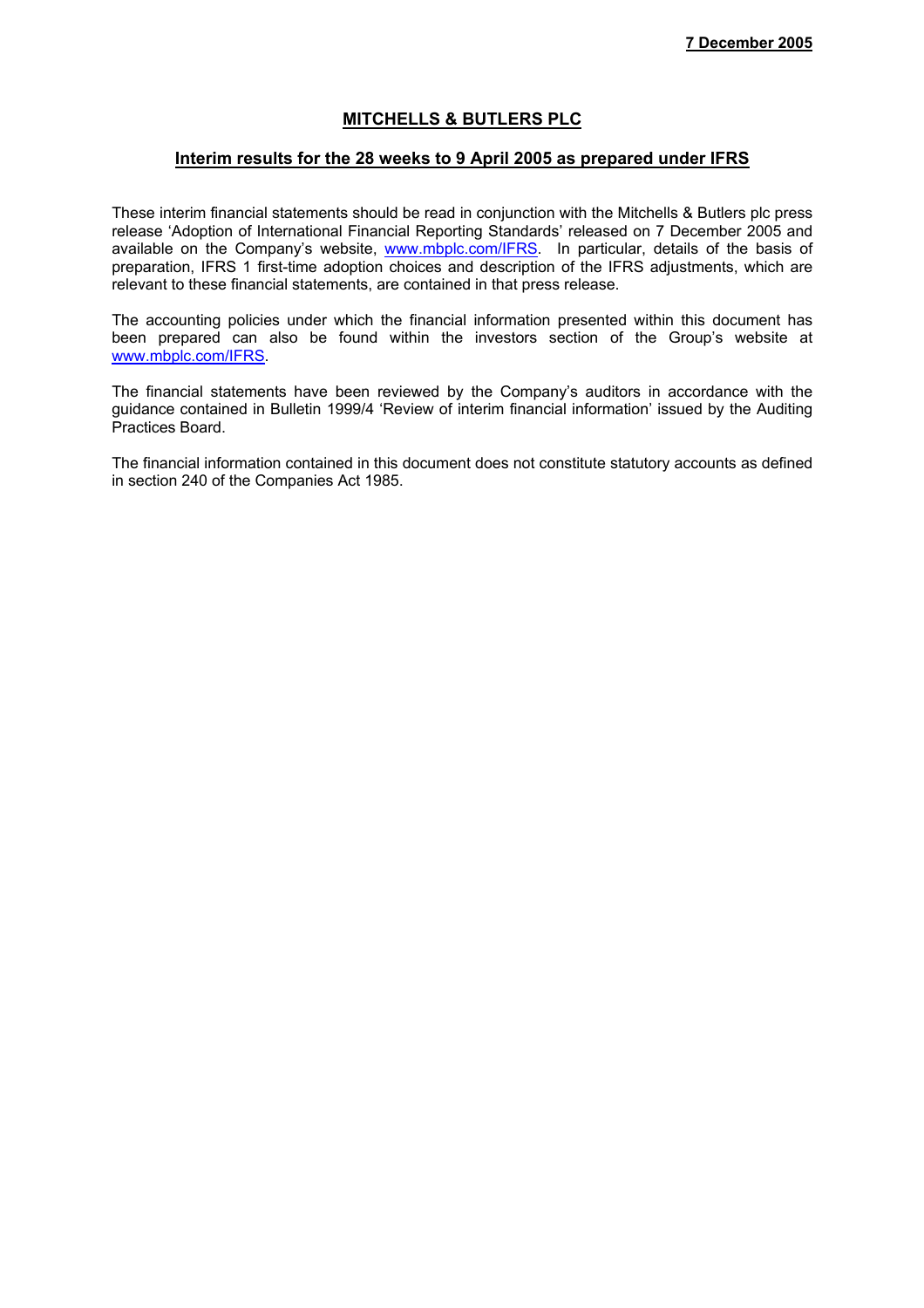## *GROUP INCOME STATEMENT*

For the 28 weeks ended 9 April 2005

|                                                               | <b>Before</b>        |                      |                |
|---------------------------------------------------------------|----------------------|----------------------|----------------|
|                                                               | exceptional<br>items | Exceptional<br>items | Total          |
|                                                               | £m                   | £m                   | £m             |
| Revenue (Note 1)                                              | 864                  |                      | 864            |
| Net operating costs                                           | (727)                |                      | (727)          |
| Profit on disposal of fixed assets                            |                      | 1                    | 1              |
| <b>Operating profit (Note 1)</b>                              | 137                  | 1                    | 138            |
| Finance income                                                | $\overline{7}$       |                      | $\overline{7}$ |
| Finance expense                                               | (61)                 |                      | (61)           |
| Profit before tax                                             | 83                   | 1                    | 84             |
| Tax                                                           | (27)                 | (1)                  | (28)           |
| Profit for the year                                           | 56                   |                      | 56             |
| Earnings per ordinary share<br><b>Basic</b><br><b>Diluted</b> | 10.8p<br>10.7p       |                      | 10.8p<br>10.7p |
|                                                               |                      |                      |                |

# *GROUP STATEMENT OF RECOGNISED INCOME AND EXPENSE*

For the 28 weeks ended 9 April 2005

|                                                    | £m  |
|----------------------------------------------------|-----|
| Cash flow hedges                                   | (7) |
| Actuarial gain on pension schemes                  | 21  |
| Tax on items taken directly to equity              | 8   |
|                                                    |     |
| Net income recognised directly in equity           | 22  |
| Profit for the period                              | 56  |
|                                                    |     |
| Total recognised income and expense for the period | 78  |

 $\blacksquare$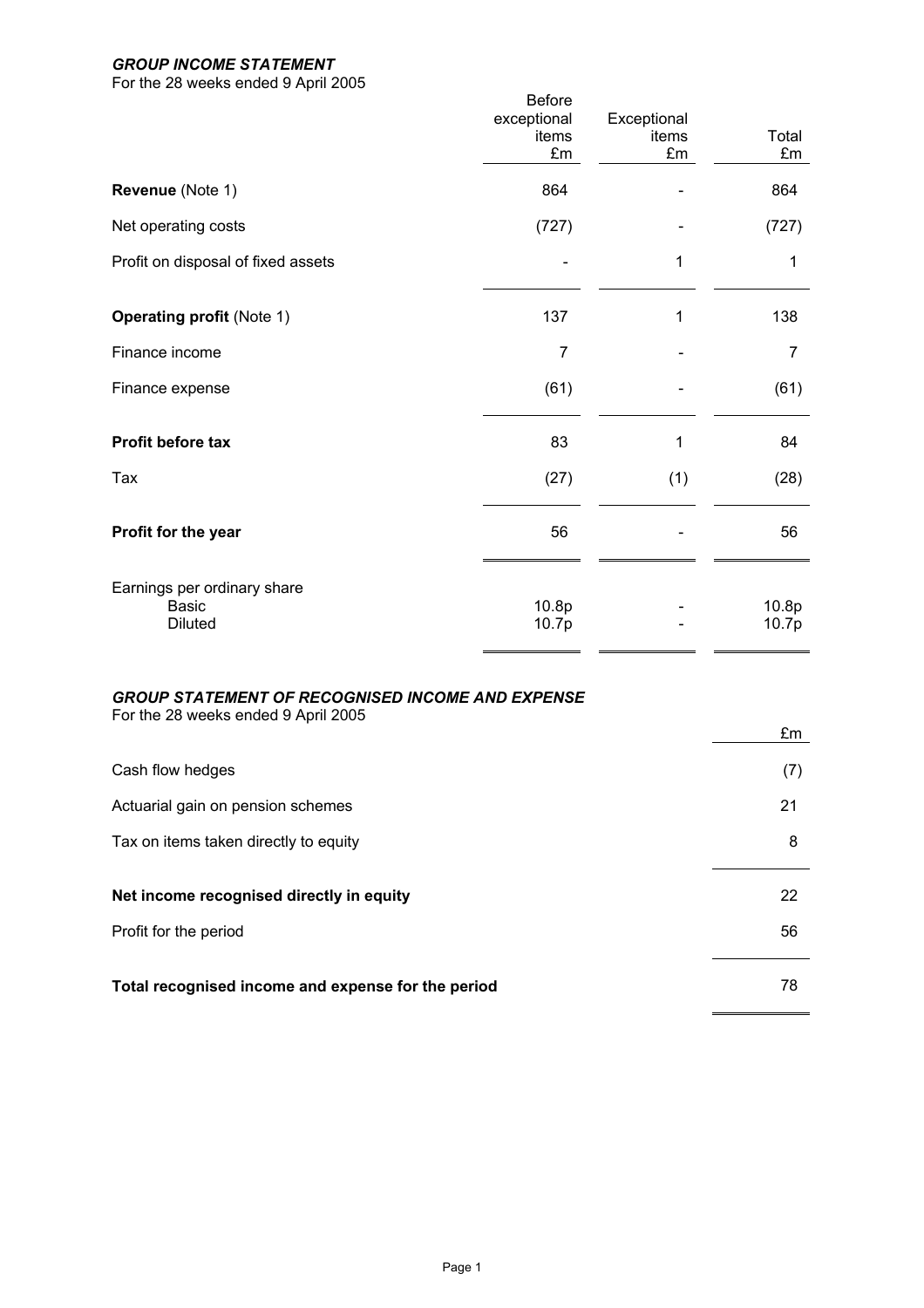### *GROUP BALANCE SHEETS*

|                                                                                                                                                                  | 2005<br>9 April<br>£m                       | 2004<br>26 Sept<br>£m                    |
|------------------------------------------------------------------------------------------------------------------------------------------------------------------|---------------------------------------------|------------------------------------------|
| <b>ASSETS</b>                                                                                                                                                    |                                             |                                          |
| Goodwill and other intangible assets<br>Property, plant and equipment<br>Non current prepayments                                                                 | 27<br>3,436<br>16                           | 29<br>3,445<br>17                        |
| <b>Total non current assets</b>                                                                                                                                  | 3,479                                       | 3,491                                    |
| Inventories<br>Trade and other receivables<br>Short-term investments<br>Cash and cash equivalents                                                                | 39<br>81<br>220                             | 43<br>83<br>20<br>205                    |
| <b>Total current assets</b>                                                                                                                                      | 340                                         | 351                                      |
| Non current assets held for sale                                                                                                                                 | 6                                           |                                          |
| <b>Total assets</b>                                                                                                                                              | 3,825                                       | 3,842                                    |
| <b>LIABILITIES</b>                                                                                                                                               |                                             |                                          |
| Short-term borrowings<br>Trade and other payables<br>Current tax payable                                                                                         | (36)<br>(238)<br>(58)                       | (35)<br>(204)<br>(59)                    |
| <b>Total current liabilities</b>                                                                                                                                 | (332)                                       | (298)                                    |
| <b>Borrowings</b><br>Derivatives<br>Pension liabilities<br>Deferred tax liabilities<br>Provisions                                                                | (1,782)<br>(44)<br>(125)<br>(352)<br>(2)    | (1,804)<br>(28)<br>(176)<br>(354)<br>(2) |
| <b>Total non current liabilities</b>                                                                                                                             | (2,305)                                     | (2, 364)                                 |
| <b>Total liabilities</b>                                                                                                                                         | (2,637)                                     | (2,662)                                  |
| <b>Net assets</b>                                                                                                                                                | 1,188                                       | 1,180                                    |
| <b>EQUITY</b>                                                                                                                                                    |                                             |                                          |
| Called up share capital<br>Share premium account<br>Capital redemption reserve<br>Own shares held<br>Hedging reserve<br>Translation reserve<br>Retained earnings | 36<br>14<br>1<br>(15)<br>(12)<br>6<br>1,158 | 37<br>12<br>(11)<br>(7)<br>6<br>1,143    |
| <b>Total equity</b>                                                                                                                                              | 1,188                                       | 1,180                                    |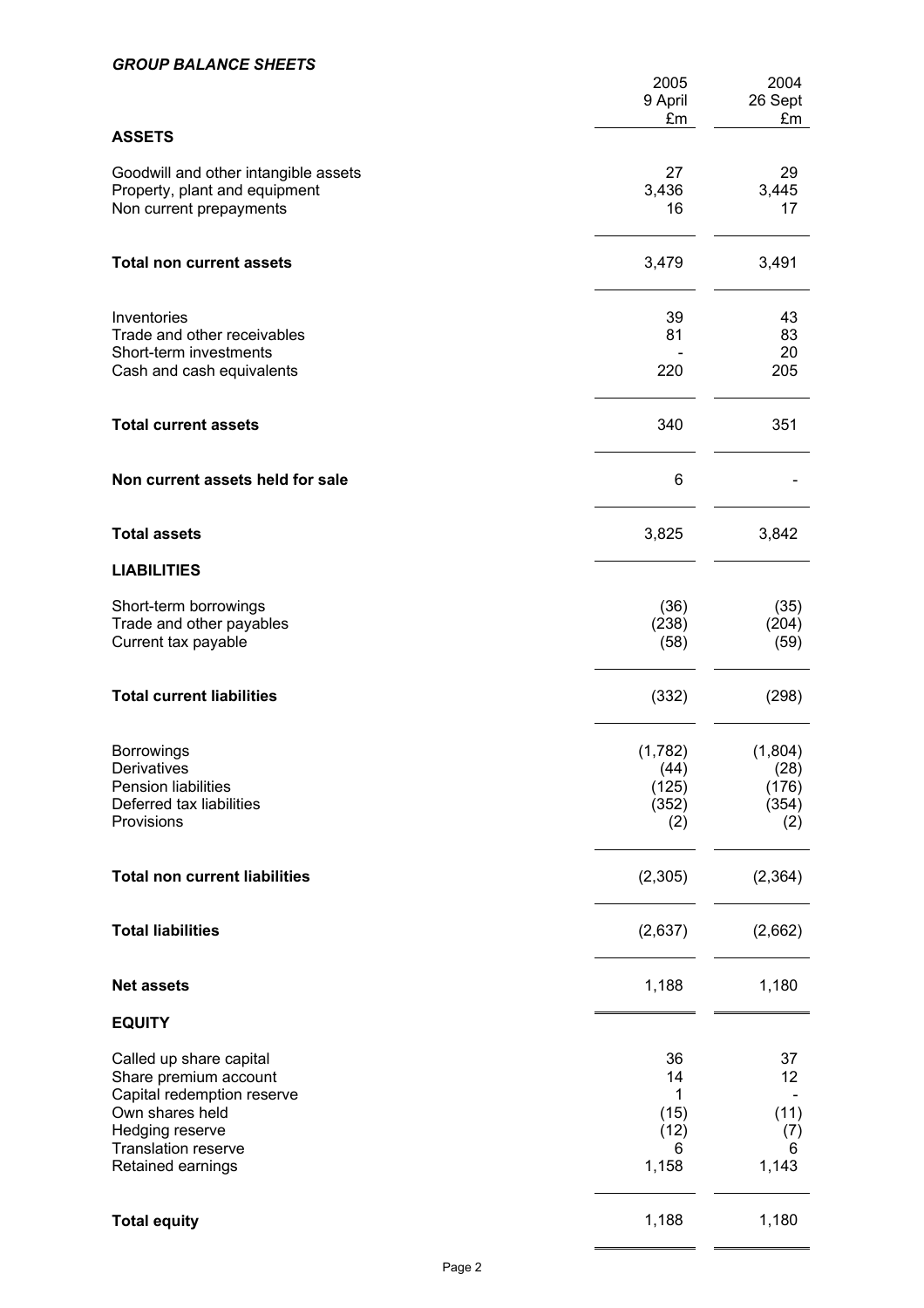### *GROUP CASH FLOW STATEMENT*

For the 28 weeks ended 9 April 2005

|                                                                                                                                                                                                               | £m                                           |
|---------------------------------------------------------------------------------------------------------------------------------------------------------------------------------------------------------------|----------------------------------------------|
| Cash flow from operations (Note 2)                                                                                                                                                                            | 204                                          |
| Net interest paid<br>Tax paid                                                                                                                                                                                 | (51)<br>(22)                                 |
| Net cash from operating activities                                                                                                                                                                            | 131                                          |
| <b>Investing activities</b><br>Decrease in short-term deposits and investments<br>Purchases of property, plant and equipment<br>Proceeds from sale of property, plant and equipment                           | 20<br>(88)<br>42                             |
| Net cash used in investing activities                                                                                                                                                                         | (26)                                         |
| <b>Financing activities</b><br>Issue of ordinary share capital<br>Purchase of own shares<br>Proceeds on release of own shares held<br>Repayment of principal in respect of securitised debt<br>Dividends paid | $\overline{2}$<br>(52)<br>11<br>(17)<br>(34) |
| Net cash used in financing activities                                                                                                                                                                         | (90)                                         |
| Net increase in cash and cash equivalents                                                                                                                                                                     | 15                                           |
| Cash and cash equivalents at the beginning of the period                                                                                                                                                      | 205                                          |
| Cash and cash equivalents at the end of the period                                                                                                                                                            | 220                                          |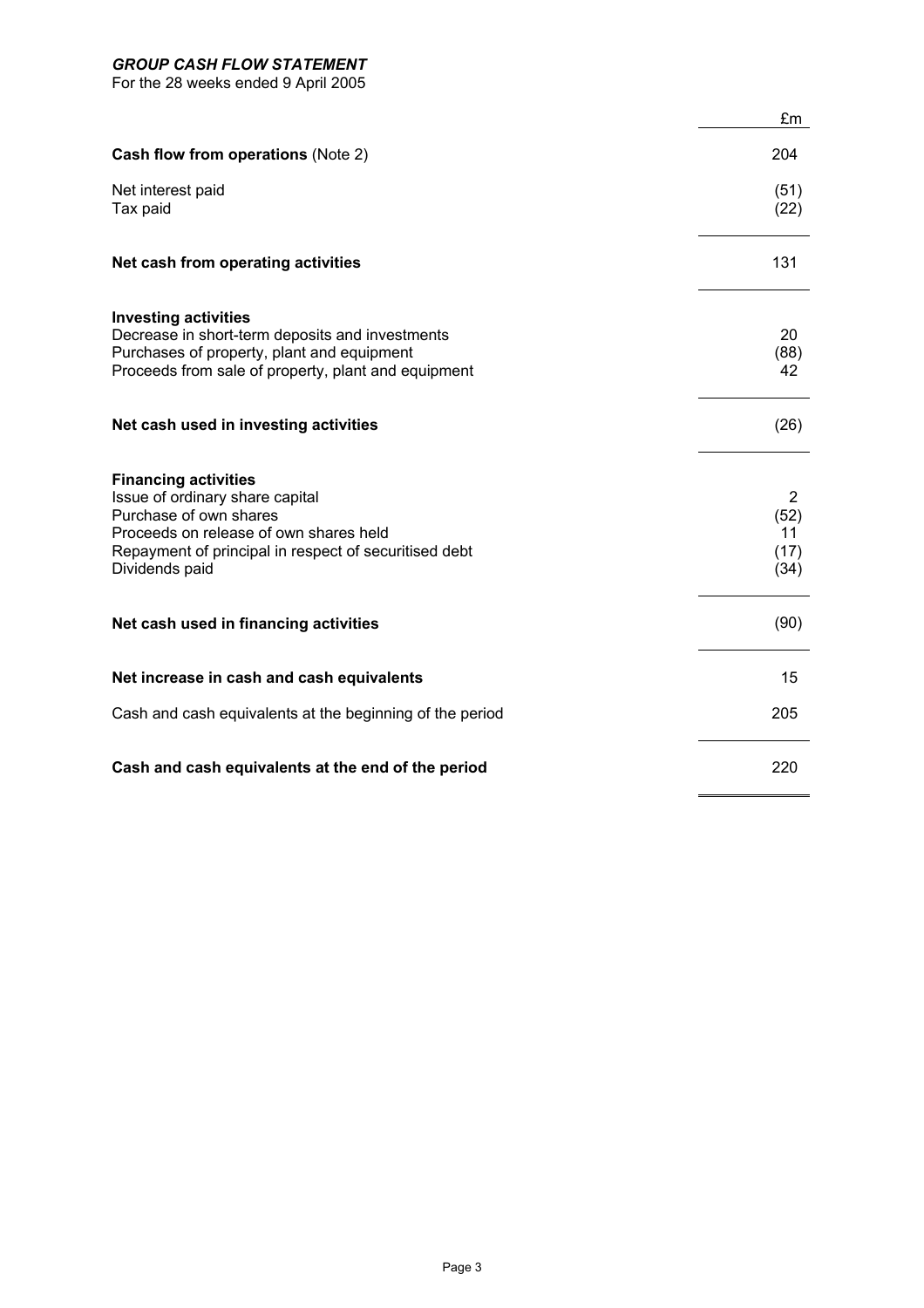### *SELECTED NOTES TO THE FINANCIAL STATEMENTS*

### 1 **Segmental analysis**

Under IAS 14 "Segmental Reporting" the Group will continue to report its results under the same primary reporting segments as under UK GAAP.

|                            |            | Operating<br>profit<br>before<br>exceptional |
|----------------------------|------------|----------------------------------------------|
|                            | Revenue    | items*                                       |
|                            | £m         | £m                                           |
| Pubs & Bars<br>Restaurants | 500<br>356 | 84<br>52                                     |
| Retail<br><b>SCPD</b>      | 856<br>8   | 136<br>1                                     |
|                            | 864        | 137                                          |

£m

\* Exceptional items comprise a profit on disposal of fixed assets of £1m.

#### 2 **Cash flow from operations**

| Operating profit before exceptional items                                                                                                                                                                                                                   | 137                    |
|-------------------------------------------------------------------------------------------------------------------------------------------------------------------------------------------------------------------------------------------------------------|------------------------|
| Adjustments for:<br>Depreciation of property, plant and equipment<br>Amortisation of intangibles<br>Amortisation of non current prepayments<br>Cost charged in respect of share remuneration<br>Defined benefit pension cost less normal cash contributions | 58<br>3<br>1<br>3<br>1 |
| Operating cash flow before exceptional items, movements in working<br>capital and additional pension contributions                                                                                                                                          | 203                    |
| Movements in working capital:                                                                                                                                                                                                                               |                        |
| Decrease in inventories<br>Increase in trade and other receivables<br>Increase in trade and other creditors                                                                                                                                                 | 4<br>(2)<br>29         |
| Cash flow from operations before exceptional items and additional<br>pension contributions                                                                                                                                                                  | 234                    |
| Additional pension contributions                                                                                                                                                                                                                            | (30)                   |
| <b>Cash flow from operations</b>                                                                                                                                                                                                                            | 204                    |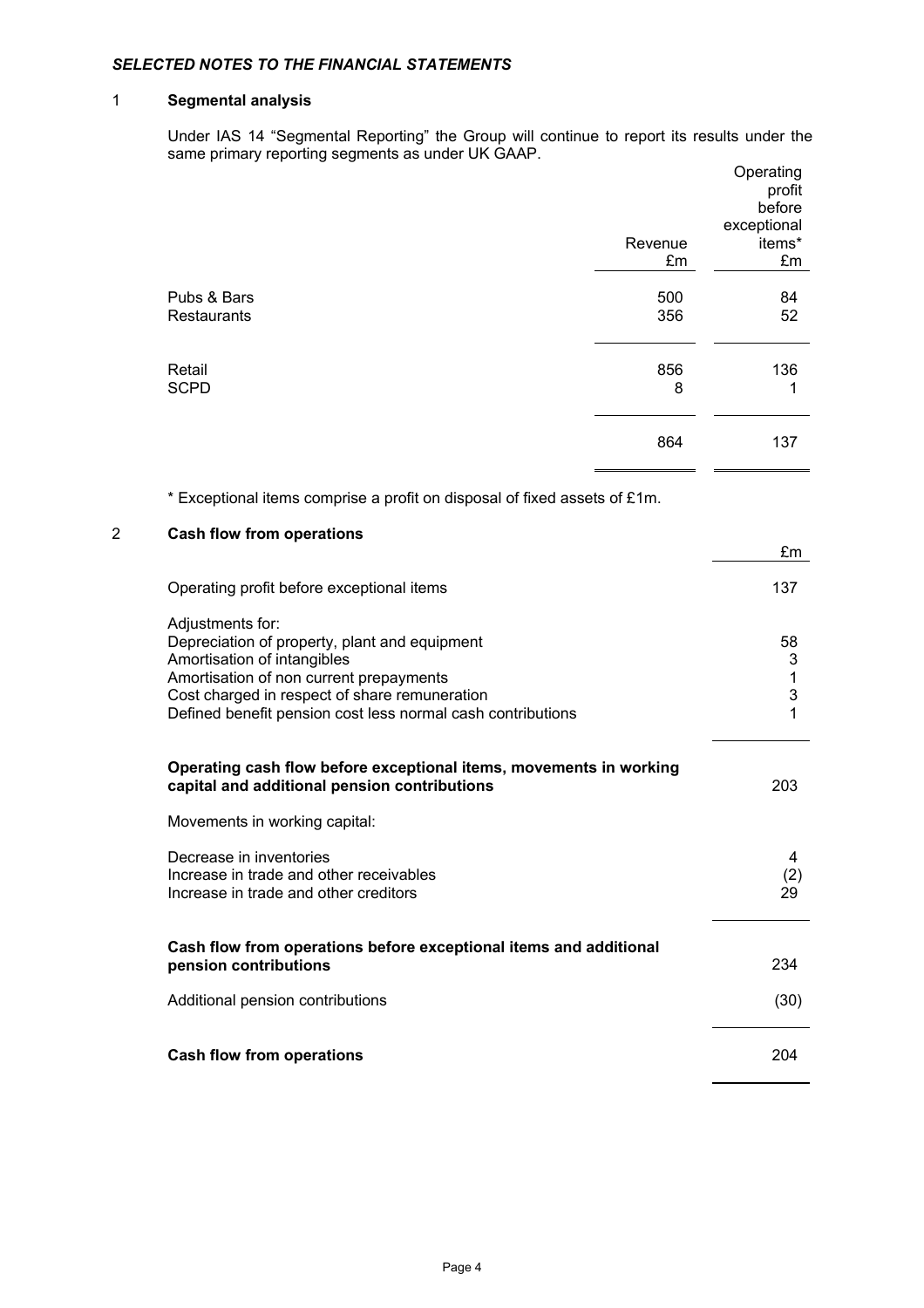# 3 **Analysis of net debt**

|                                                                                                                                                                             | 9 April<br>2005<br>£m          | 26 Sept<br>2004<br>£m          |
|-----------------------------------------------------------------------------------------------------------------------------------------------------------------------------|--------------------------------|--------------------------------|
| Cash and cash equivalents<br>Short-term investments                                                                                                                         | 220                            | 205<br>20                      |
| Securitised debt<br>Derivatives hedging balance sheet debt<br>Finance leases<br>Other loans                                                                                 | (1, 814)<br>(27)<br>(2)<br>(2) | (1, 835)<br>(18)<br>(2)<br>(2) |
|                                                                                                                                                                             | (1,625)                        | (1,632)                        |
| <b>Movement in net debt</b><br>4                                                                                                                                            |                                |                                |
|                                                                                                                                                                             |                                | £m                             |
| Net increase in cash and cash equivalents                                                                                                                                   |                                | 15                             |
| Add back cash flows in respect of other components of net debt:<br>Decrease in short-term deposits and investments<br>Repayment of principal in respect of securitised debt |                                | (20)<br>17                     |
| Reduction in net debt arising from cash flows                                                                                                                               |                                | 12                             |
| Other non-cash movements                                                                                                                                                    |                                | (5)                            |
| Decrease in net debt                                                                                                                                                        |                                | 7                              |
| Opening net debt                                                                                                                                                            |                                | (1,632)                        |
| <b>Closing net debt</b>                                                                                                                                                     |                                | (1,625)                        |
| 5<br><b>Change in equity</b>                                                                                                                                                |                                |                                |
|                                                                                                                                                                             |                                | £m                             |
| Total equity at 26 September 2004                                                                                                                                           |                                | 1,180                          |
| Profit for the period                                                                                                                                                       |                                | 56<br>22                       |
| Net income recognised directly in equity<br>Dividends paid to shareholders                                                                                                  |                                | (34)                           |
| Issue of ordinary shares<br>Purchase of own shares                                                                                                                          |                                | 2<br>(52)                      |
| Proceeds on release of own shares held<br>Credit in respect of employee share schemes                                                                                       |                                | 11<br>3                        |
| <b>Total equity at 9 April 2005</b>                                                                                                                                         |                                | 1,188                          |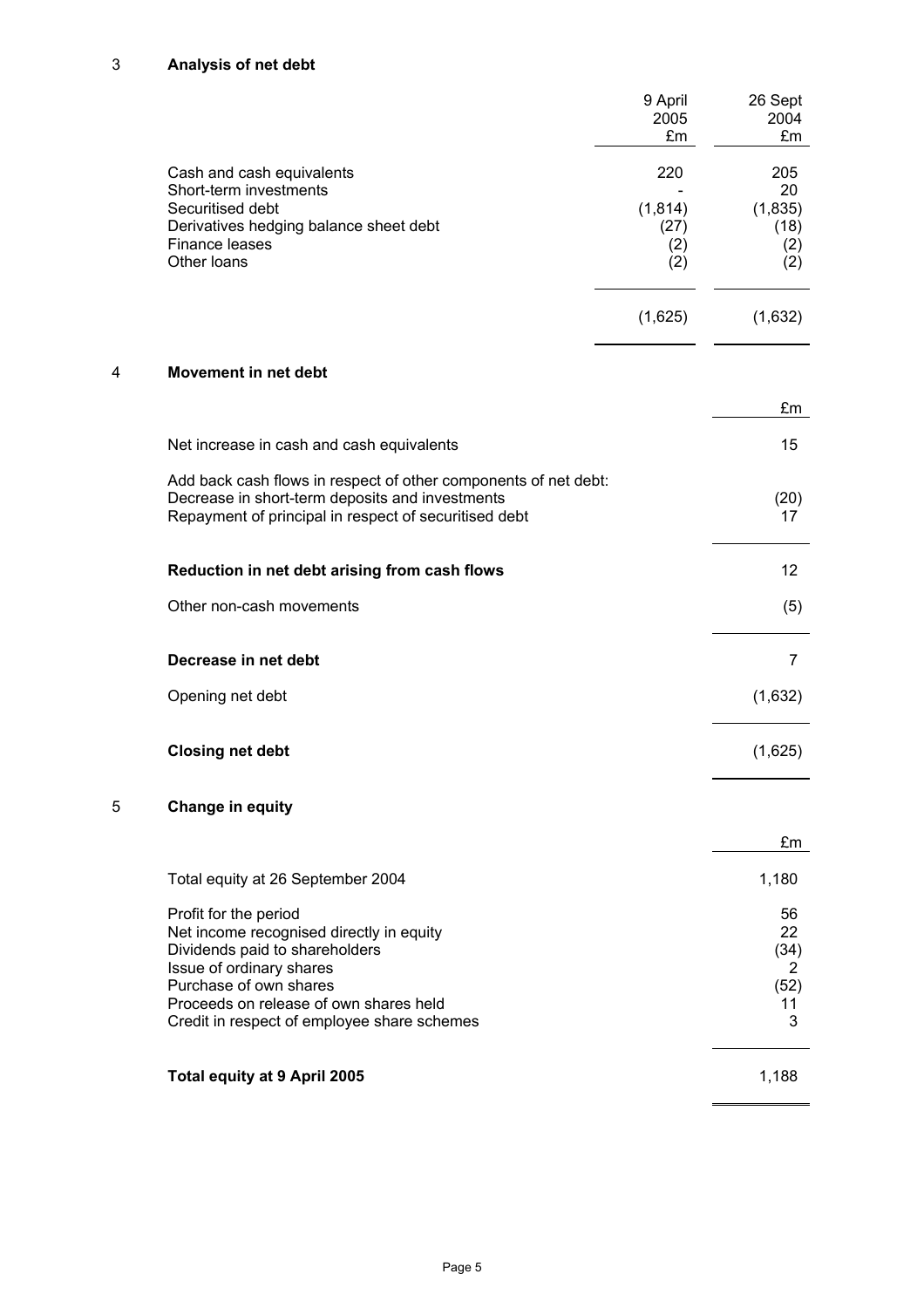#### **Independent review report to Mitchells & Butlers plc on the Interim IFRS financial information for the 28 week period ended 9 April 2005**

#### **Introduction**

We have reviewed the Interim International Financial Reporting Standards ("IFRS") financial information of Mitchells & Butlers plc ("the Company") and its subsidiaries (together "the Group") for the 28 week period ended 9 April 2005 which comprises the Group balance sheet, Group income statement, Group statement of recognised income and expense and Group cash flow statement.

This report is made solely to the Company in accordance with guidance contained in Bulletin 1999/4 'Review of interim financial information' issued by the Auditing Practices Board. To the fullest extent permitted by law, we do not accept or assume responsibility to anyone other than the Company, for our work, for this report, or for the conclusions we have formed.

#### **Directors' responsibilities**

The Interim IFRS financial information is the responsibility of the Company's directors and has been prepared as part of the Company's conversion to IFRS. It has been prepared in accordance with the basis set out in notes 3, 4 and 5 of the Company's press release 'Adoption of International Reporting Standards', which describe how IFRS has been applied under IFRS 1, including the assumptions management has made about the standards and interpretations expected to be effective, and the policies expected to be adopted, when management prepares its first complete set of IFRS financial statements as at 30 September 2006.

#### **Review work performed**

We conducted our review in accordance with guidance contained in Bulletin 1999/4 'Review of interim financial information' issued by the Auditing Practices Board for use in the United Kingdom. A review consists principally of making enquiries of Group management and applying analytical procedures to the financial information and underlying financial data, and based thereon, assessing whether the accounting policies and presentation have been consistently applied, unless otherwise disclosed. A review excludes audit procedures such as tests of controls and verification of assets, liabilities and transactions. It is substantially less in scope than an audit performed in accordance with United Kingdom Auditing Standards and therefore provides a lower level of assurance than an audit. Accordingly we do not express an opinion on the Interim IFRS financial information.

#### **Emphasis of matter**

Without modifying our review conclusion, we draw attention to the fact that the accounting policy notes in the Company's press release 'Adoption of International Reporting Standards' explains why there is a possibility that the Interim IFRS financial information may require adjustment before constituting the final IFRS financial statements. Moreover, we draw attention to the fact that, under IFRS only a complete set of financial statements with comparative financial information and explanatory notes can provide a fair presentation of the Group's financial position, results of operations and cash flows in accordance with IFRS.

#### **Review conclusion**

On the basis of our review we are not aware of any material modifications that should be made to the interim IFRS financial information as presented for the 28 week period ended 9 April 2005.

Ernst & Young LLP London 6 December 2005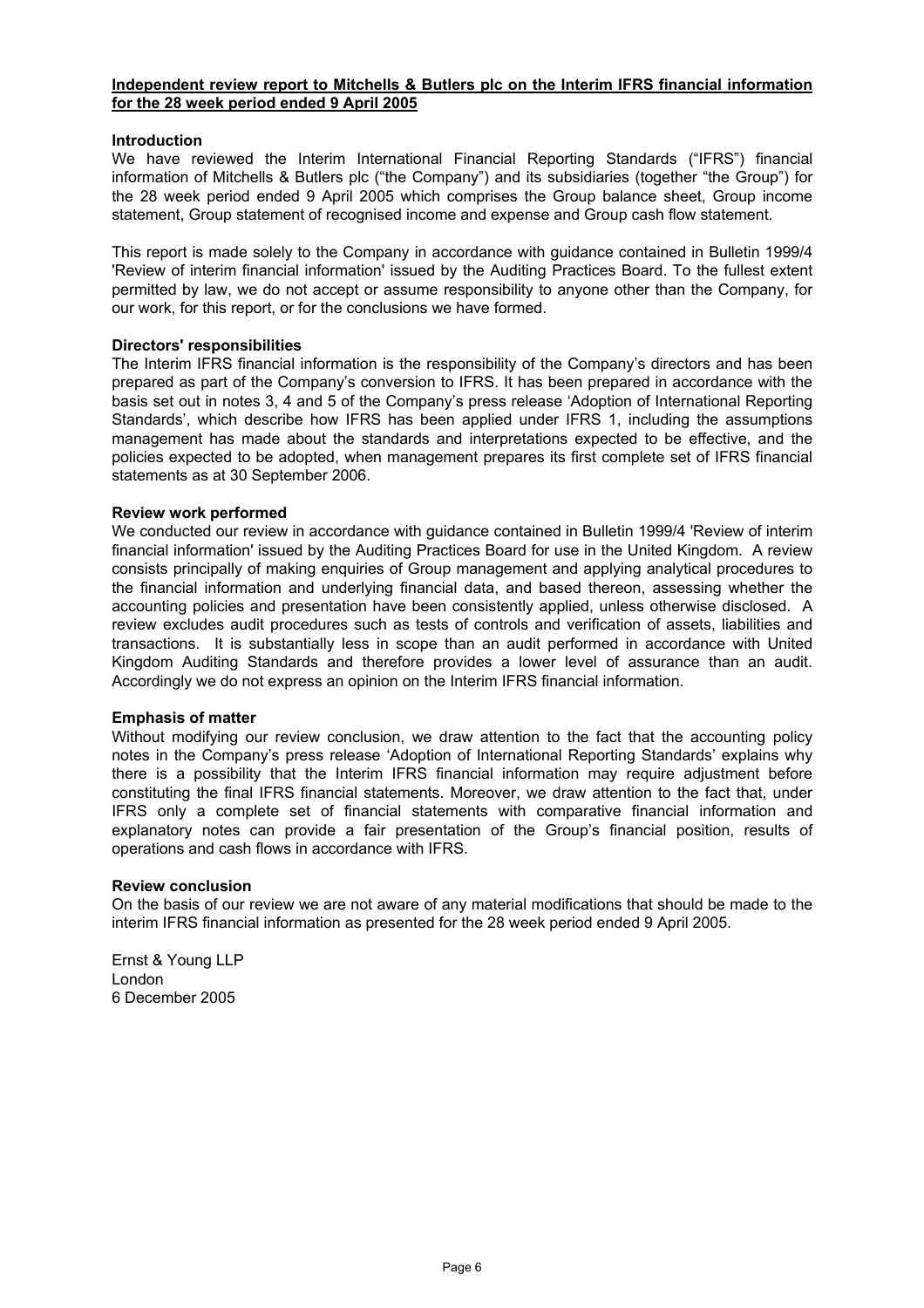| <b>Mitchells &amp; Butlers plc</b>        |  |                                                    |                  |                 |                  |                  |                |                |                  | <b>Appendix I</b> |
|-------------------------------------------|--|----------------------------------------------------|------------------|-----------------|------------------|------------------|----------------|----------------|------------------|-------------------|
| <b>Group Income Statement</b>             |  |                                                    |                  | Share           |                  |                  |                |                |                  |                   |
| For the 28 weeks ended 9 April 2005       |  |                                                    |                  | based           |                  | Holiday          | Deferred       |                | Total            |                   |
|                                           |  |                                                    |                  | payment         | Derivatives      | pay              | tax            |                | <b>IFRS</b>      | <b>IFRS</b>       |
|                                           |  |                                                    | UK GAAP          | <b>IFRS 2</b>   | <b>IAS 39</b>    | <b>IAS 19</b>    | <b>IAS 12</b>  | Reclass        | adjs             | Income            |
|                                           |  |                                                    | E <sub>m</sub>   | Em <sub>l</sub> | Em               |                  | Eml            | Em             | E <sub>m</sub>   | £m                |
| Revenue                                   |  |                                                    | 864              |                 |                  |                  |                |                | $\Omega$         | 864               |
| Net operating costs                       |  |                                                    | (724)            | (1)             |                  | (2)              |                |                | (3)              | (727)             |
| Profit on disposal of fixed assets        |  |                                                    | $\overline{0}$   |                 |                  |                  |                |                |                  | $\mathbf 1$       |
| <b>Operating profit</b>                   |  |                                                    | 140              | (1)             | $\Omega$         | (2)              | $\Omega$       | $\mathbf{1}$   | $\overline{(2)}$ | 138               |
| Profit on disposal of fixed assets        |  |                                                    | 1                |                 |                  |                  |                | (1)            | (1)              | 0                 |
| Finance income                            |  |                                                    | $6 \overline{6}$ |                 |                  |                  |                |                |                  | $\overline{7}$    |
| Finance expense                           |  |                                                    | (61)             |                 |                  |                  |                | $\Omega$       | $\Omega$         | (61)              |
| Net finance income in respect of pensions |  |                                                    |                  |                 |                  |                  |                | (1)            | (1)              | 0                 |
| Profit before tax                         |  |                                                    | 87               | (1)             | $\Omega$         | (2)              | $\Omega$       | $\overline{0}$ | (3)              | 84                |
| Tax                                       |  |                                                    | (28)             |                 |                  |                  | (1)            |                | $\Omega$         | (28)              |
| Profit for the period                     |  |                                                    | $\overline{59}$  | $\Omega$        | $\Omega$         | (2)              | (1)            | $\Omega$       | $\overline{(3)}$ | 56                |
|                                           |  | Group Statement Of Recognised Income And Expense   |                  |                 |                  |                  |                |                |                  |                   |
| For the 28 weeks ended 9 April 2005       |  |                                                    |                  |                 |                  |                  |                |                |                  |                   |
|                                           |  |                                                    |                  |                 |                  |                  |                |                |                  |                   |
| Cash flow hedges                          |  |                                                    | $\Omega$         |                 | (7)              |                  |                |                | (7)              | (7)               |
| Actuarial gain on pensions                |  |                                                    | 21               |                 |                  |                  |                |                | $\Omega$         | $\overline{21}$   |
| Tax on items taken directly to equity     |  |                                                    | (6)              | 2               | $\overline{2}$   |                  | 10             |                | 14               | 8                 |
|                                           |  | Net income recognised directly in equity           | $\overline{15}$  | $\mathbf{2}$    | $\overline{(5)}$ | $\Omega$         | 10             | $\Omega$       | $\overline{7}$   | $\overline{22}$   |
| Profit for the period                     |  |                                                    | 59               | $\Omega$        | $\Omega$         | (2)              | (1)            | $\mathbf{0}$   | (3)              | 56                |
|                                           |  | Total recognised income and expense for the period | $\overline{74}$  | 2               | $\overline{(5)}$ | $\overline{(2)}$ | 9 <sup>°</sup> | $\overline{0}$ | $\vert 4 \vert$  | $\overline{78}$   |